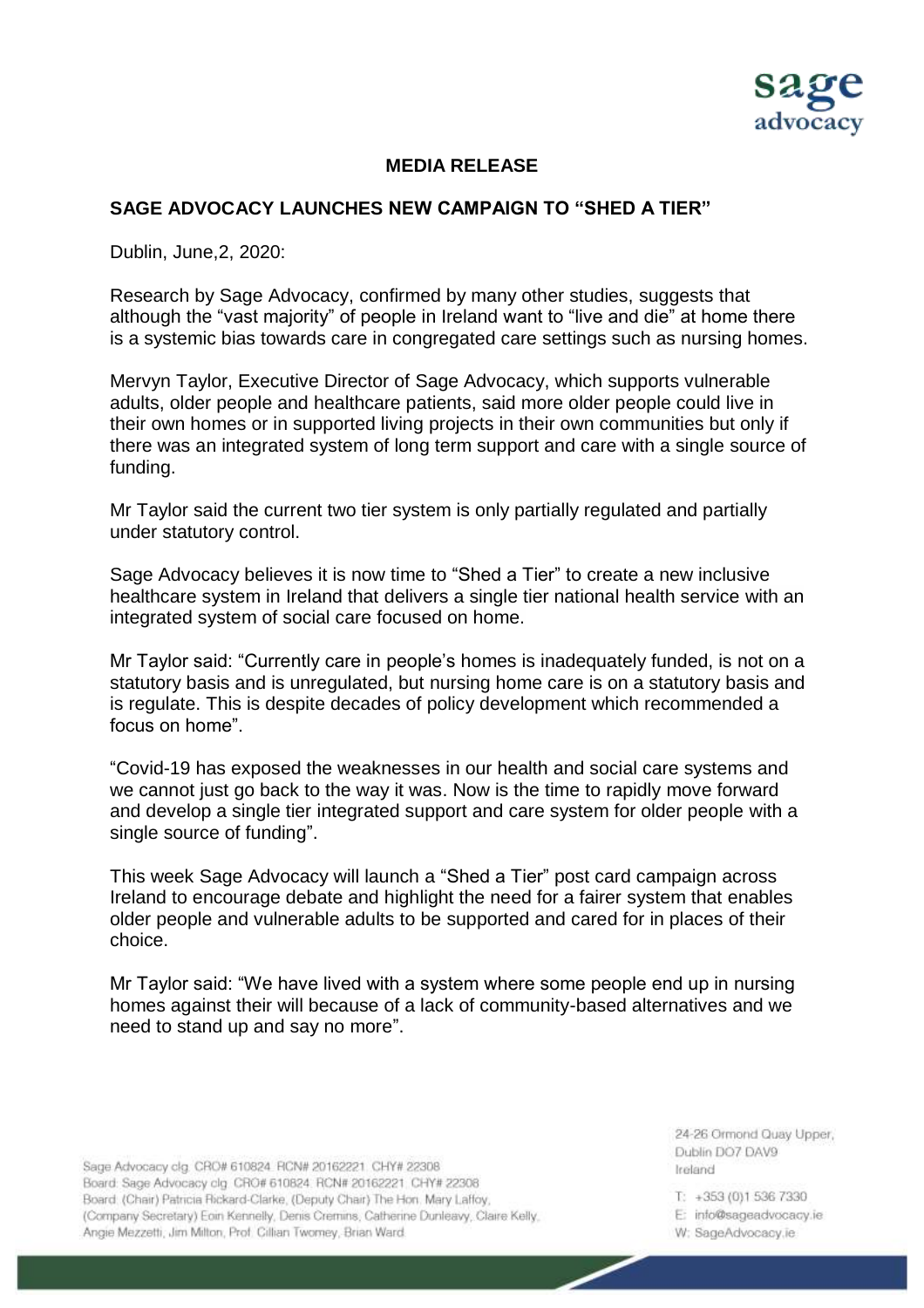

"There has to be learning from the experience of Covid-19 and the recently appointed Expert Group on Nursing Homes will have to urgently address the complete lack of clinical oversight of nursing homes and ensure that measures are put in place to integrate private nursing homes into the wider framework of health and social care".

"The current 'pass the parcel' approach to taking responsibility for the lives of people in private congregated care settings is inherently dangerous and has been shown to be so," he added.

Sage Advocacy is now calling for a range of options to be developed including a regulated Home Support Service and a network of Community Teaching Hospitals in each of the six new healthcare regions proposed under Sláintecare.

"In between we need a wider range of options including: home share; colocation of family on the same or nearby sites; care with host families; supported living in clusters of homes; high support living and care villages as well as nursing homes" Mr Taylor urged.

Emphasising that great work had already been done on these issues, Mr Taylor praised the work of those in the HSE who had worked with NGOs to explore the Teaghleach or Household approach as an alternative to institutional care in large nursing homes.

"A nursing home is hardly your home from home if you find over 30 people in your sitting room" he added.

The 'Shed a Tier' campaign aims to engage those involved in forming the next government and future ministers.

"Postcards and online messaging will be used to remind people of influence that the memory of the many hundreds of older people who died in nursing homes will be better served by positive actions rather than legal distractions," Mr Taylor added.

'Shed a Tier' postcards can be requested by emailing [info@sageadvocacy.ie.](mailto:info@sageadvocacy.ie)

**ENDS**